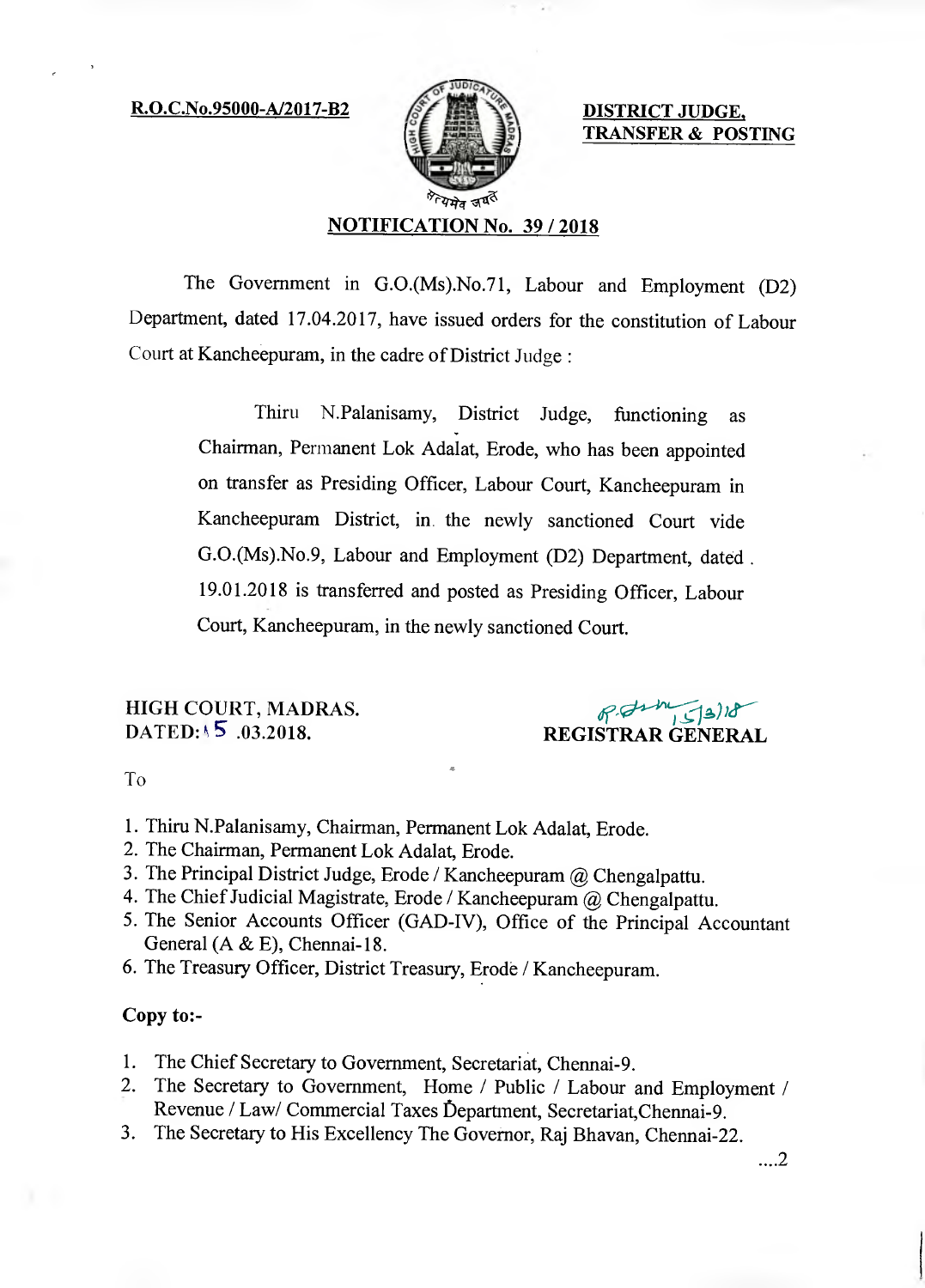- 4. The Secretary to the Hon'ble Chief Minister, Secretariat, Chennai-9.
- 5. The Registrar (IT-cum-Statistics), High Court, Madras.
- 6. The Registrar (Judicial), High Court, Madras.
- 7. The Director, Tamil Nadu Mediation and Conciliation Centre, High Court, Madras.
- 8. The Registrar (Vigilance), High Court, Madras. (12 copies)
- 9. The Registrar (Management), High Court, Madras.
- 10. The Registrar (Special Cell), High Court, Madras.
- 11. The Registrar-cum-Private Secretary to the Hon'ble The Chief Justice, High Court, Madras.
- 12. The Registrar (District Judiciary), High Court, Madras.
- 13. The Additional Registrar-I (Vigilance), High Court, Madras.
- 14. The Registrar (Administration), High Court, Madras.
- 15. The Registrar -cum-Special Officer (Liaisoning), High Court, Madras.
- 16. The Registrar (Recruitment), High Court, Madras.
- 17. The Official Assignee, High Court, Madras.
- 18. The Additional Registrar General, Madurai Bench of Madras High Court, Madurai.
- 19. The Additional Registrar -II (Vigilance), Madurai Bench of Madras High Court, Madurai.
- 20. The Registrar (Judicial), Madurai Bench of Madras High Court, Madurai.
- 21. The Registrar (Administration), Madurai Bench of Madras High Court, Madurai.
- 22. The Additional Registrar (IT & Statistics), Madurai Bench of Madras High Court, Madurai.
- 23. The Director, Tamil Nadu State Judicial Academy, No.30 (95), P.S.K.R.Salai (Greenways Road), R.A.Puram, Chennai-28.
- 24. The Deputy Director, Tamil Nadu State Judicial Academy, Regional Centres, Coimbatore.
- 25. The Deputy Director, Tamil Nadu State Judicial Academy, Regional Centres, Madurai.
- 26. The Member Secretary, Tamil Nadu State Legal Services Authority, Chennai.
- 27. The Secretary, High Court Legal Services Committee, Chennai.
- 28. The Chief Accounts Officer, High Court, Madras.
- 29. The Assistant Registrar, Admn.I / Admn.II / Per.Admn. / A.S. / Rules / Computer / Pondicherry, High Court, Madras.
- 30. The Section Officer, 'C' / Computer / 'Cl' / 'D' / 'F' / 'G' / Budget / 'B5' / Library / Stationery / Legal Cell, Server Room, High Court, Madras.
- 31. The Technical Director, NIC, High Court, Madras.
- 32. The Secretary, Tamil Nadu Judicial Officers Association, Chennai.
- 33. The Record Keeper, A.D. Records, High Court, Madras.

+ Spare 5.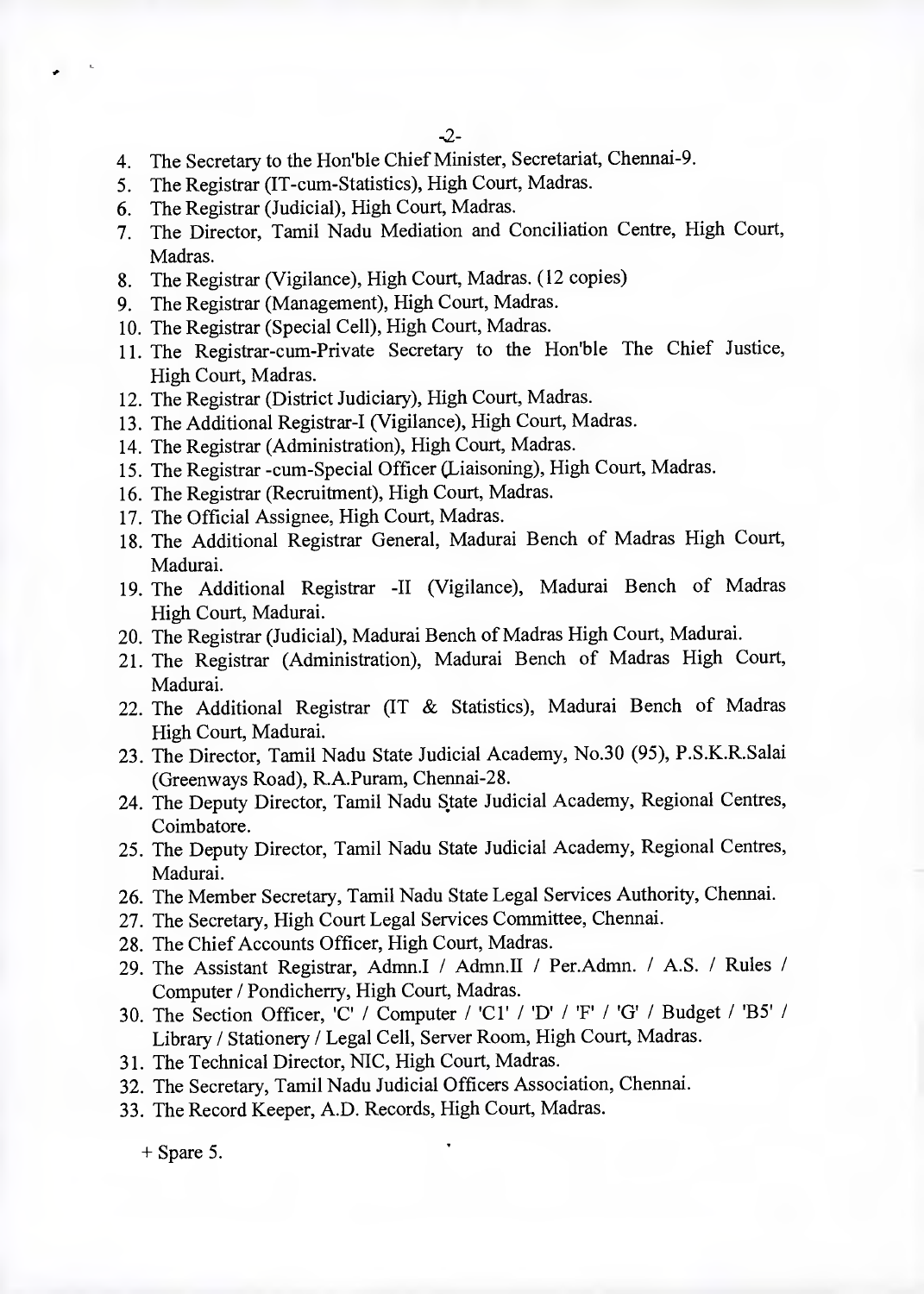R.O.C.No.95000-A/2017-B2



# **OFFICIAL MEMORANDUM**

Sub: Courts and Judges — Thiru N.Palanisamy, District Judge, functioning as Chairman, Permanent Lok Adalat, Erode transferred and posted as Presiding Officer, Labour Court, Kancheepuram in the newly sanctioned Court - Notification issued - Joining instructions — Issued.

Ref: High Court's Notification No. 39 / 2018 dated: 15.03.2018. .............

Thiru N.Palanisamy, District Judge, functioning as Chairman, Permanent Lok Adalat, Erode, who has been transferred and posted as Presiding Officer, Labour Court, Kancheepuram in the newly sanctioned Court, vide High Court's Notification cited above, is required to handover charge of his post to the Principal District Judge, Erode and the full additional charge of the post of Special District Judge, Special District Court to deal with MCOP Cases, Erode to the II Additional District Judge, Erode, on 15.03.2018 A.N. and assume charge of the new post of Presiding Officer, Labour Court, Kancheepuram on 17.03.2018 F.N., (Saturday), without fail.

As the inauguration of the Labour Court, Kancheepuram is to be held on 17.03.2018 F.N, Thiru N.Palanisamy, is required to report to the Principal District Judge, Kancheepuram @ Chengalpattu, on 16.03.2018 A.N., without fail, in connection with inauguration of the said newly sanctioned Court.

The Principal District Judge, Erode, is required to hold full additional charge of the post of Chairman, Permanent Lok Adalat, Erode, until further orders.

....2